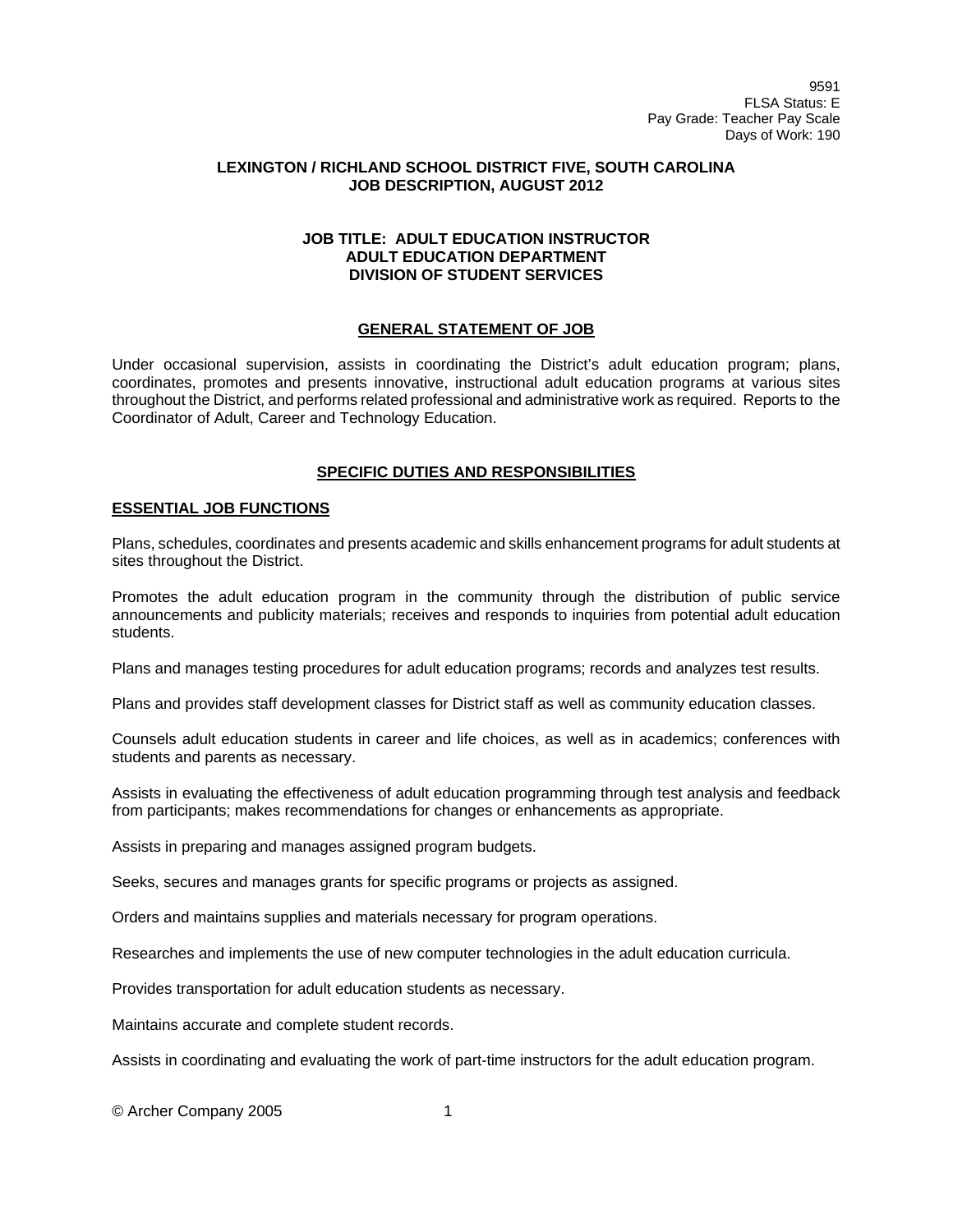#### ADULT EDUCATION INSTRUCTOR 4DULT 2591

Receives and responds to inquiries, concerns and complaints in areas of responsibility.

Prepares and/or processes class schedules, class plans, publicity materials, student records, lesson plans, testing materials, grant applications and reports, budget documents, various other records, reports, memos, correspondence, etc.

Operates a vehicle and a variety of equipment such as a computer, printer, typewriter, fax machine, copier, calculator, telephone, etc.; uses clerical and computer supplies.

Interacts and communicates with various groups and individuals such as the immediate supervisor, coworkers, other District administrators and staff, part-time instructors, various committees, students, parents, various government and community agencies, vendors and service providers, and the general public.

Attends training, conferences, workshops, etc., as appropriate or required to enhance job knowledge and skills.

## **ADDITIONAL JOB FUNCTIONS**

Performs routine administrative/office tasks as required, including but not limited to preparing reports and correspondence, copying and filing documents, answering the telephone, sending and receiving faxes, entering and retrieving computer data, etc.

Performs related duties as required.

# **MINIMUM TRAINING AND EXPERIENCE**

Requires a Master's degree in education or education administration supplemented by two to three years of related classroom experience, or an equivalent combination of education, training and experience that provides the required knowledge, skills and abilities. Must possess education administration certification. Must possess a valid state driver's license.

### **MINIMUM QUALIFICATIONS OR STANDARDS REQUIRED TO PERFORM ESSENTIAL JOB FUNCTIONS**

**Physical Requirements:** Requires light work that involves walking or standing some of the time and involves exerting up to 20 pounds of force on a recurring basis, or skill, adeptness and speed in the use of fingers, hands or limbs on repetitive operation of electronic office machines within moderate tolerances or limits of accuracy.

**Data Conception**: Requires the ability to compare and/or judge the readily observable, functional, structural or compositional characteristics (whether similar to or divergent from obvious standards) of data, people or things.

**Interpersonal Communication**: Requires the ability of speaking and/or signaling people to convey or exchange information. Includes receiving assignments and/or directions from supervisors and lecturing / giving instruction and/or assignments to students.

**Language Ability**: Requires the ability to read a variety of policy and procedure manuals, curriculum materials, texts, computer manuals, etc. Requires the ability to enter data into computer and prepare reports, records, teaching materials, correspondence, etc., with proper format, punctuation, spelling and grammar, using all parts of speech. Must be able to speak with poise, voice control and confidence and to articulate information to others.

© Archer Company 2005 2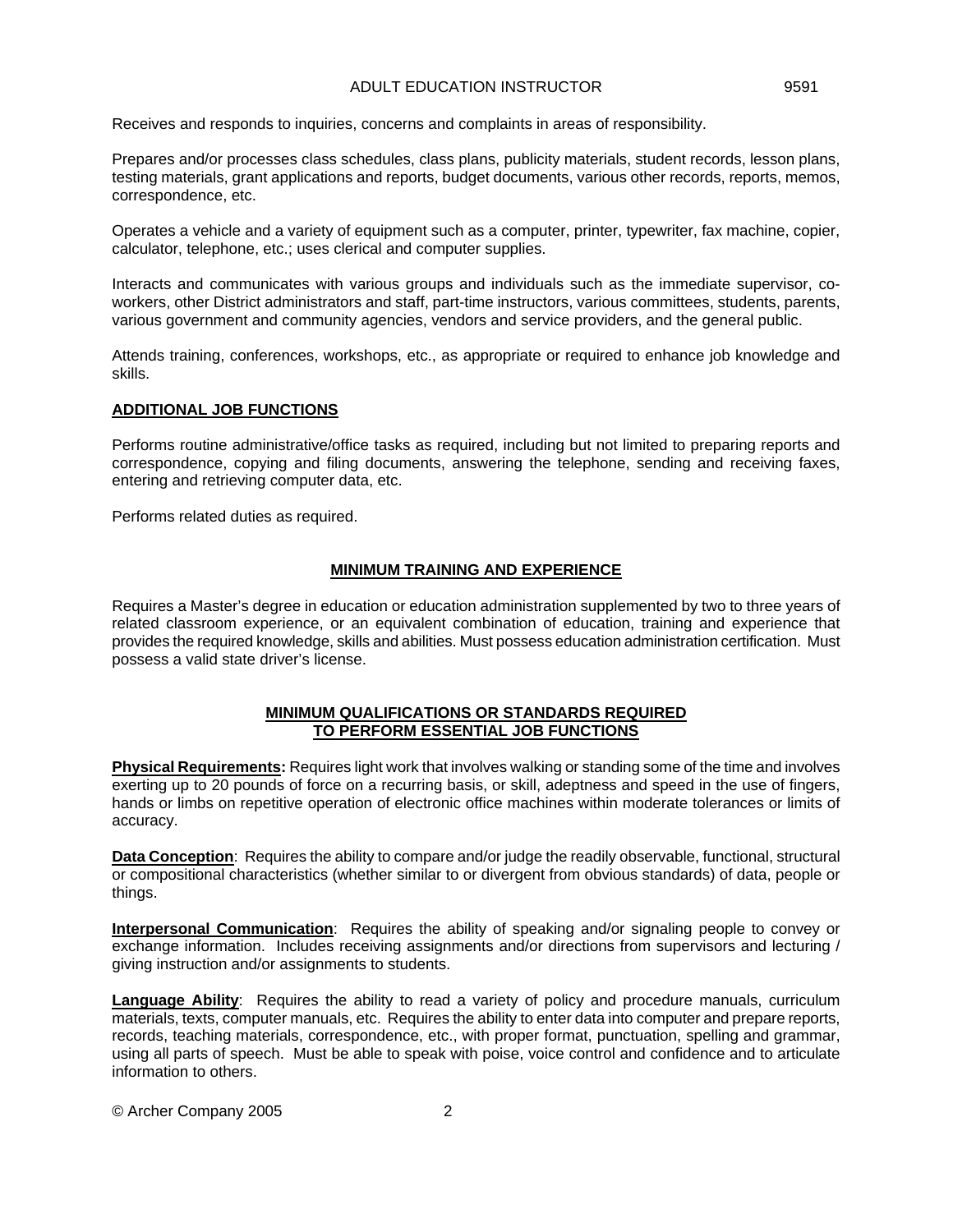**Intelligence**: Requires the ability to apply principles of rational systems to solve practical problems and deal with a variety of concrete variables in situations where only limited standardization exists; to interpret a variety of instructions furnished in oral, written, diagrammatic or schedule form. Requires the ability to use influence systems in classroom teaching and the coordination of program instructors. Requires the ability to make independent judgments in the absence of supervisor; to acquire knowledge of topics related to primary occupation. Must have the ability to comprehend and interpret received information and the ability to comprehend and implement basic office machinery functions.

**Verbal Aptitude**: Requires the ability to record and deliver information, to explain procedures, to follow and give oral and written instructions; to counsel and teach students. Must be able to communicate effectively and efficiently with persons of varying ages and educational/cultural backgrounds and using the terminology applicable to the subject area(s) taught.

**Numeric Aptitude:** Requires the ability to add and subtract totals, to multiply and divide, to determine percentages and decimals and to determine time. Must be able to use practical applications of fractions, percentages, ratio and proportion. Must be able to teach mathematical concepts and skills.

**Form/Spatial Aptitude**: Requires the ability to inspect items for proper length, width and shape, and visually read various information.

**Motor Coordination**: Requires the ability to coordinate hands and eyes rapidly and accurately in using automated office equipment and communications machinery; to operate motor vehicles.

**Manual Dexterity**: Requires the ability to handle a variety of items including computer keyboards, office equipment, control knobs, switches, etc. Must have minimal levels of eye/hand/foot coordination.

**Color Discrimination**: Requires the ability to differentiate between colors and shades of color.

**Interpersonal Temperament**: Requires the ability to deal with people beyond giving and receiving instructions. Must be adaptable to performing under stress when confronted with an emergency or tight deadline. The worker may be subject to tension as a regular, consistent part of the job.

**Physical Communication**: Requires the ability to talk and hear: (talking: expressing or exchanging ideas by means of spoken words; hearing: perceiving nature of sounds by ear). Must be able to hear and understand communications through a telephone.

## **PERFORMANCE INDICATORS**

**Knowledge of Job**: Is knowledgeable in the methods, policies and procedures of the Lexington Richland School District Five pertaining to specific duties of the Adult Education Instructor. Is knowledgeable in the laws, ordinances, standards and regulations pertaining to the specific duties and responsibilities of the position. Has knowledge of the organization of the District, department and of related departments and agencies. Has the ability to comprehend, interpret and apply regulations, procedures and related information. Is able to assist in coordinating, implementing and evaluating the District's adult education program. Has thorough knowledge of the subject area(s) assigned to teach; has skill in the interpretation of subject matter to the intellectual level of students taught. Is able to create and present innovative, effective, developmentally appropriate courses and lesson plans. Has knowledge of and the ability to integrate technology into instructional activities. Has knowledge of the characteristics of adult learners. Is able to establish and maintain positive relationships and work effectively with adults. Is able to supervise, counsel, guide and support students with patience and kindness. Is able to motivate students to participate in educational activities and to want to learn. Is able to perform job tasks professionally in an environment where discrimination and other public issues are constant concerns. Has knowledge of and is able to use modern office practices and

© Archer Company 2005 3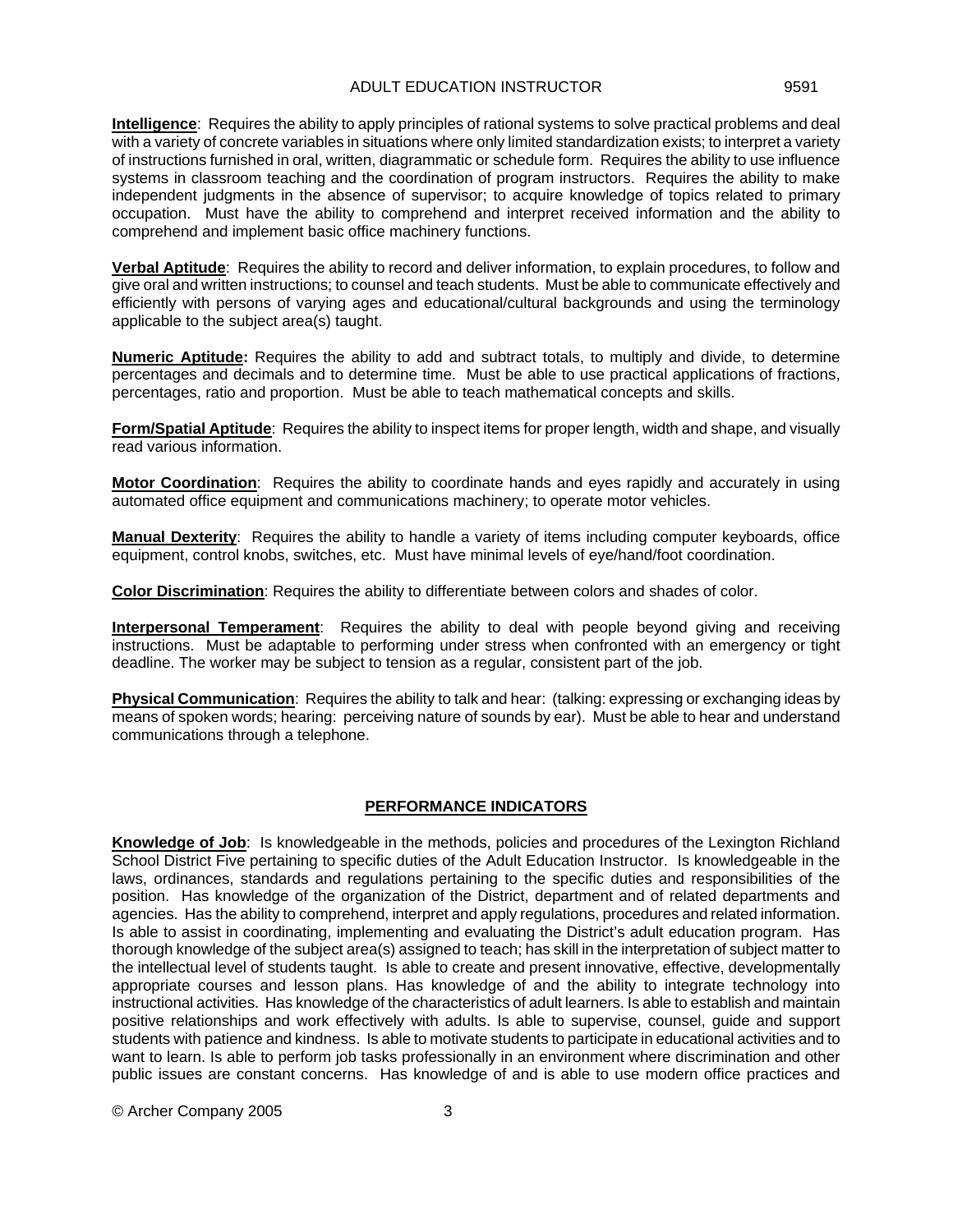equipment, including computers for word processing and records management. Has knowledge of proper English usage, vocabulary, punctuation and spelling; has the mathematical ability to handle required calculations. Is skilled in applying a responsible attention to detail as necessary in preparing records, reports and correspondence. Is able to read and interpret various materials pertaining to the responsibilities of the job. Is able to take the initiative to complete the duties of the position without the need of direct supervision. Is able to use independent judgment in performing tasks. Has the ability to plan, organize and prioritize daily assignments and work activities. Is able to offer assistance to fellow employees as necessary. Knows how to maintain effective relationships with co-workers, personnel of other departments, students and members of the public through contact and cooperation. Has knowledge of the occupational hazards and safety precautions of the industry. Knows how to react calmly and quickly in emergency situations. Has the ability to learn and utilize new skills and information to improve job performance and efficiency.

**Quality of Work**: Maintains high standards of accuracy in exercising duties and responsibilities. Exercises immediate remedial action to correct any quality deficiencies that occur in areas of responsibility. Maintains high quality communication and interaction with internal and external entities with whom the position interacts.

**Quantity of Work**: Performs described Essential Functions and related assignments efficiently and effectively in order to produce quantity of work which consistently meets established standards and expectations.

**Dependability**: Assumes responsibility for completing assigned work. Completes assigned work within deadlines in accordance with directives, policy, standards and prescribed procedures. Maintains accountability for assigned responsibilities in the technical, human and conceptual areas.

Attendance: Attends and remains at work regularly and adheres to policies and procedures regarding absenteeism and tardiness. Provides adequate notice to higher management with respect to vacation time and leave requests.

**Initiative and Enthusiasm**: Maintains an enthusiastic, self-reliant and self-starting approach to meet job responsibilities and accountabilities. Strives to anticipate work to be accomplished, and initiates proper and acceptable action for the completion of work with a minimum of supervision and instruction.

**Judgment**: Exercises analytical judgment in areas of responsibility. Identifies issues or situations as they occur and specifies decision objectives. Identifies or assists in identifying alternative solutions to issues or situations. Implements decisions in accordance with prescribed and effective policies and procedures and with a minimum of errors. Seeks expert or experienced advice where appropriate and researches issues, situations and alternatives before exercising judgment.

**Cooperation**: Accepts supervisory instruction and direction and strives to meet the goals and objectives of same. Questions such instruction and direction when clarification of results or consequences are justified, i.e., poor communications, variance with established policies or procedures, etc. Offers suggestions and recommendations to encourage and improve cooperation intra- and inter-departmentally.

**Relationships with Others**: Shares knowledge with managers, supervisors and co-workers for mutual benefit. Contributes to maintaining high morale among all employees. Develops and maintains cooperative and courteous relationships inter- and intra-departmentally, and with external entities with whom the position interacts. Tactfully and effectively handles requests, suggestions and complaints in order to established and maintain good will. Emphasizes the importance of maintaining a positive image.

**Coordination of Work**: Plans and organizes daily work routine. Establishes priorities for the completion of work in accordance with sound time-management methodology. Avoids duplication of effort. Estimates expected time of completion of work elements and establishes a personal schedule accordingly. Attends required meetings, planning sessions and discussions on time. Implements work activity in accordance with priorities and estimated schedules.